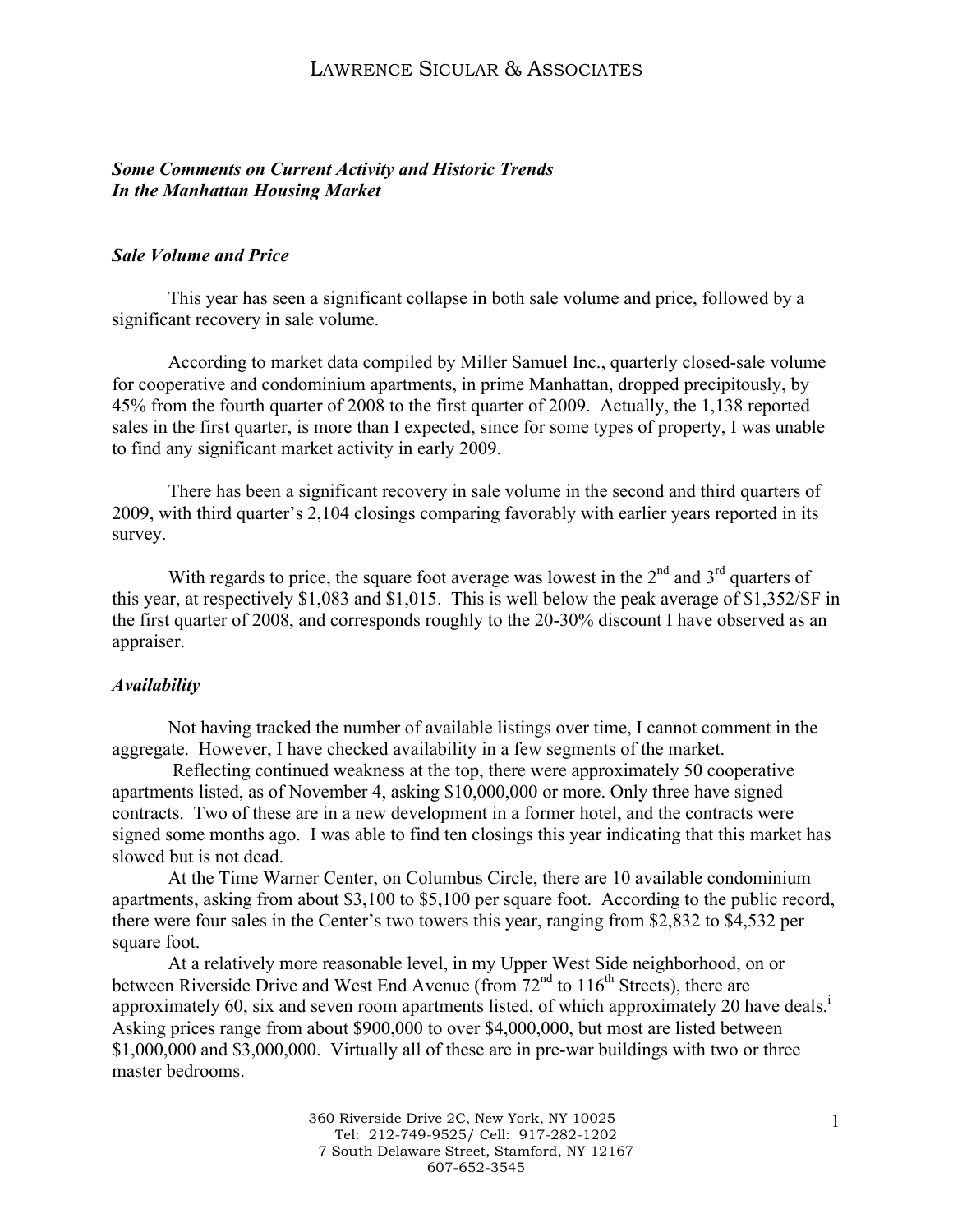### *What Governs this Market?*

Using the following graphs, I have examined a few indicators, to determine which most closely parallel Manhattan housing prices.

- The first graph is of quarterly average Manhattan housing prices, since 1990, and is based on data compiled by Miller Samuel. What it generally indicates is a boom in prices that began in the late 1990's and peaked in about the first quarter of 2008. Prices have since fallen to roughly 2005 levels.

- The next graph is of the Dow Jones Industrial Average, as indicated by the daily close for the end of each quarter, published on-line by Google Finance. Here, the trend line indicates a boom that begins a bit earlier, in the mid-1990's, peaks at the end of 2007, hits bottom in the first quarter of 2008, and has since recovered. This suggests that the Dow might be a fairly good advance indicator for Manhattan apartment prices; however, the earlier stock market boom and bust of 2000 to 2002 is reflected by no more than a flattening in apartment prices, with the possible exception of the largest apartments, where there may be too few transactions to portray a reliable quarterly trend.

- The next two tables are based on data provided by the New York State Department of Labor and indicate average annual wages in New York City for the entire private sector and for its highly paid sector, Securities and Commodities Contracts. In order to ease the comparison, a final graph of Manhattan prices has been added, with annual figures. Again, the trend lines are very similar, with security and commodity averages most closely matching those of the largest apartments, while the private sector average appears to be a better indicator for the overall market, and the other size categories.

However, average wage figures are reported after-the-fact, so they are not useful for predicting prices. Nevertheless, there have been a number of reports in the press regarding recovering income in the financial sector.

If we accept these reports and the imperfect reliability of the Dow Jones Industrial Average as indicators, and if this year's stock market recovery is sustained, we should predict some recovery in Manhattan housing prices, although it may be harder to predict the timing.

*November 6, 2009*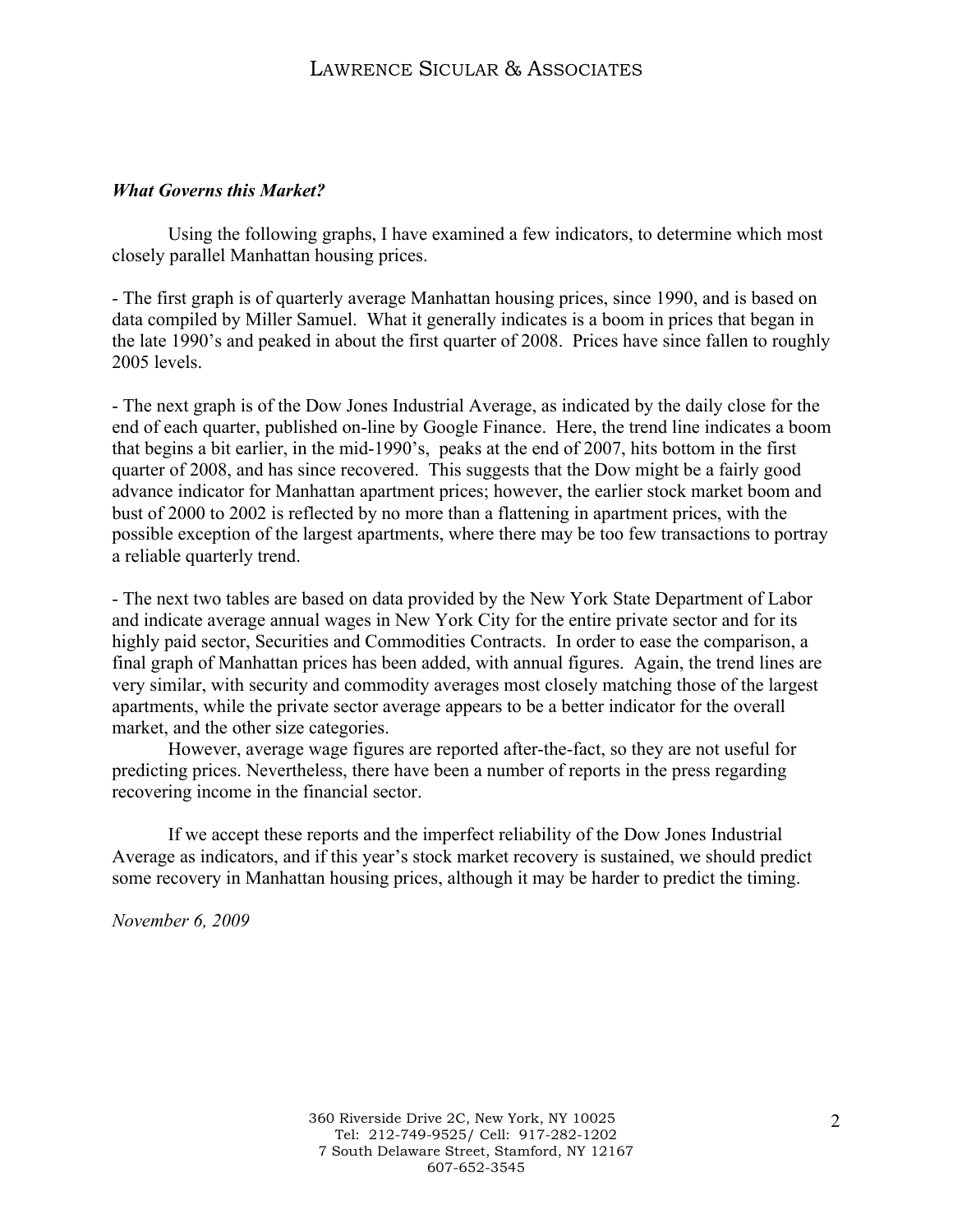

**Manhattan, Average Apartment Prices**

**Dow Jones Industrial Average, Quarterly Close**



360 Riverside Drive 2C, New York, NY 10025 Tel: 212-749-9525/ Cell: 917-282-1202 7 South Delaware Street, Stamford, NY 12167 607-652-3545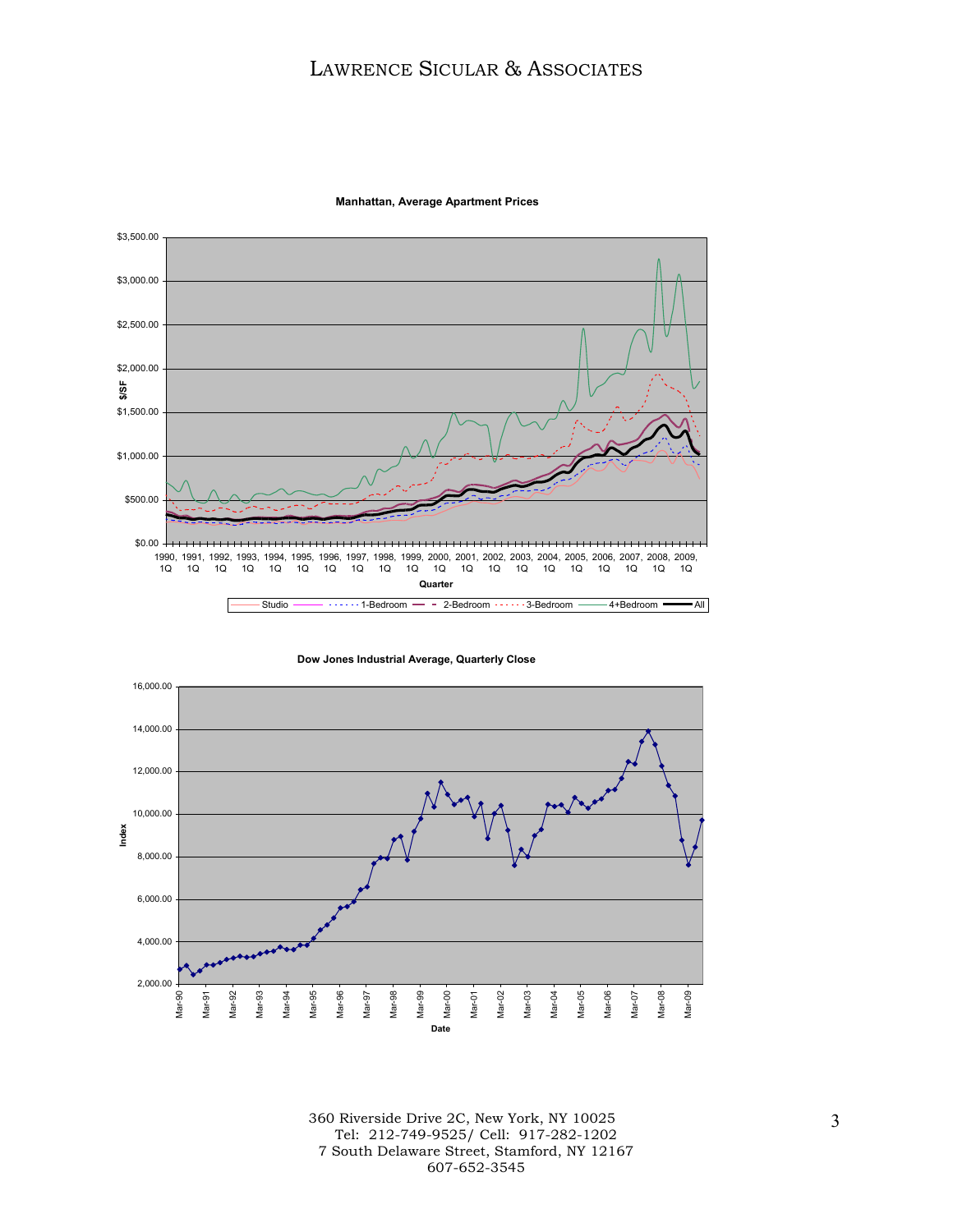

**NYC, Private Sector Wages**

**NYC Securities & Commodities Wages**



360 Riverside Drive 2C, New York, NY 10025 Tel: 212-749-9525/ Cell: 917-282-1202 7 South Delaware Street, Stamford, NY 12167 607-652-3545